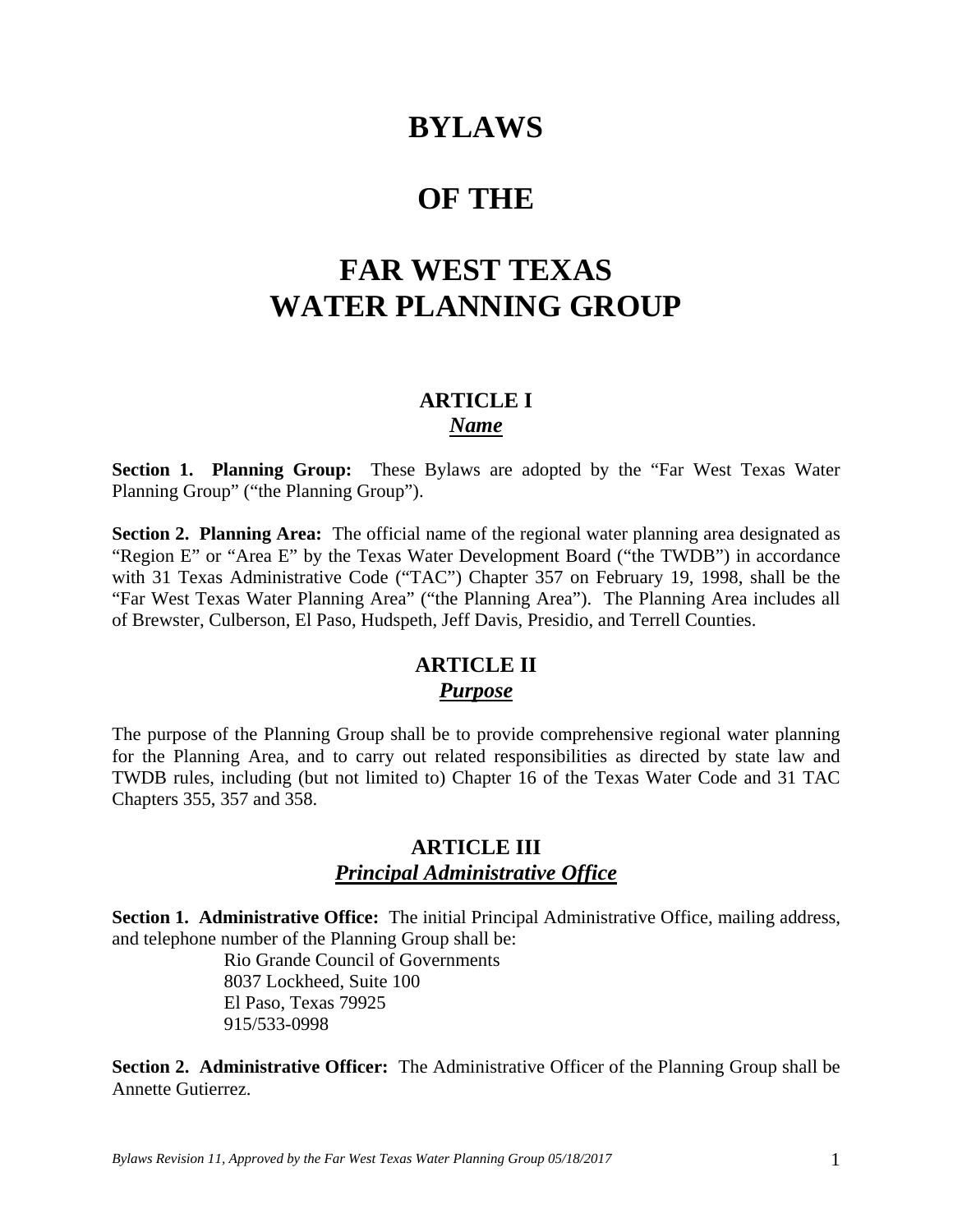**Section 3. Change of Office or Officer:** The Principal Administrative Office and the Administrative Officer may be changed at any time by vote of a simple majority of the voting membership.

# **ARTICLE IV** *Membership*

**Section 1. Composition:** The initial voting members of the Planning Group shall include the initial coordinating body appointed by the TWDB on February 19, 1998, plus any additional voting members appointed by the initial coordinating body to ensure adequate representation of all of the interests comprising the Planning Area, as stated in Texas Water Code § 16.053(c) and as determined by the Planning Group, including:

- (1) the Public
- (2) Counties
- (3) Municipalities
- (4) Industries
- (5) Agriculture
- (6) Environmental
- (7) Small Businesses
- (8) Electric Generating Utilities
- (9) River Authorities
- (10) Water Districts
- (11) Water Utilities
- (12) Groundwater Management Areas
- (13) Tourism
- (14) Economic Development
- (15) Real Estate

The voting membership of the Planning Group shall subsequently include persons added as provided under this Article.

**Section 2. Terms of Office:** The terms of voting members shall be three years. Voting members may be elected to multiple three-year terms. The term of any voting member that has resigned shall be carried out by the next appointee until the completion of the term. The term of any elected official who is a voting member of the Planning Group will expire with the expiration of the term of the office to which he or she was elected, unless a simple majority of the remaining voting members vote to continue his or her status as a voting member of the Planning Group.

**Section 3. Conditions of Membership:** In order to be eligible for voting membership on the Planning Group, a person must represent the interest for which a member is sought, be willing to participate in the regional water planning process, and abide by these Bylaws.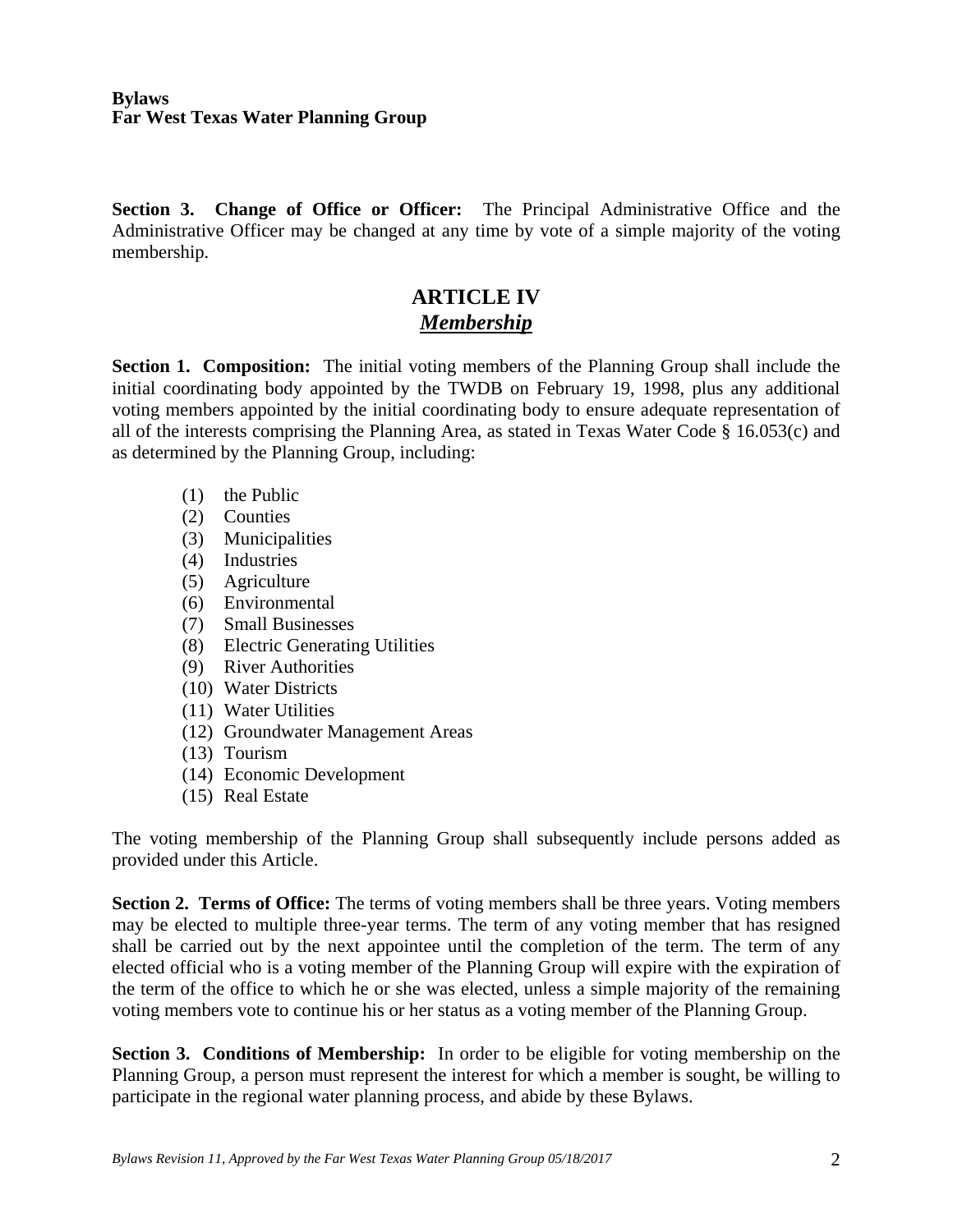**Section 4. Selection of Members:** As soon as may be practicable prior to the expiration of a voting member's term, and after the removal, death or resignation of a voting member, the Planning Group shall notify each mayor, county judge, water district, water supplier, and water rights holder in the Planning Area, and post notice on the Water Planning Group's website soliciting nominations for a successor, identifying the particular interest for which nominations are sought, stating the conditions of membership, delineating the method for submitting nominations, and establishing a deadline for submission of nominations between thirty and fortyfive calendar days from the date that public notice was first given, in accordance with this section and the law. Members of the Planning Group may also submit nominations in the manner prescribed in the public notice.

After an affirmative vote of a simple majority of the Planning Group voting members present at a meeting at which a quorum has been met, the current Designated Alternate of a voting member who has resigned or died may be elected by the Planning Group to represent the interest of the member who has resigned or died without the need to post public notice or solicit nominations as specified in the first paragraph of this Section.

The Executive Committee shall receive and process the nominations and, as soon as practical after the deadline for submitting nominations, shall recommend a nominee to the voting membership as a whole, giving strong consideration to a consensus nominee from those individuals and entities that collectively represent the interest being filled. The Executive Committee shall not be bound by the nominations received and may consider any person who meets the conditions of membership. The voting membership as a whole shall not be bound by the recommendation of the Executive Committee and may consider any person who meets the conditions of membership.

Outgoing voting members shall be given the opportunity to fully participate in the selection process for their successors and shall serve until their successors take office. However, no member shall participate in a vote in which he or she is a nominee.

An affirmative vote of a simple majority of the Planning Group voting members present at a meeting at which a quorum has been met shall be required to appoint a nominee as a voting member. If voting fails to select a voting member, the voting members shall consider other nominations until a new or reappointed member can be selected by an affirmative vote of a simple majority of the Planning Group voting members present.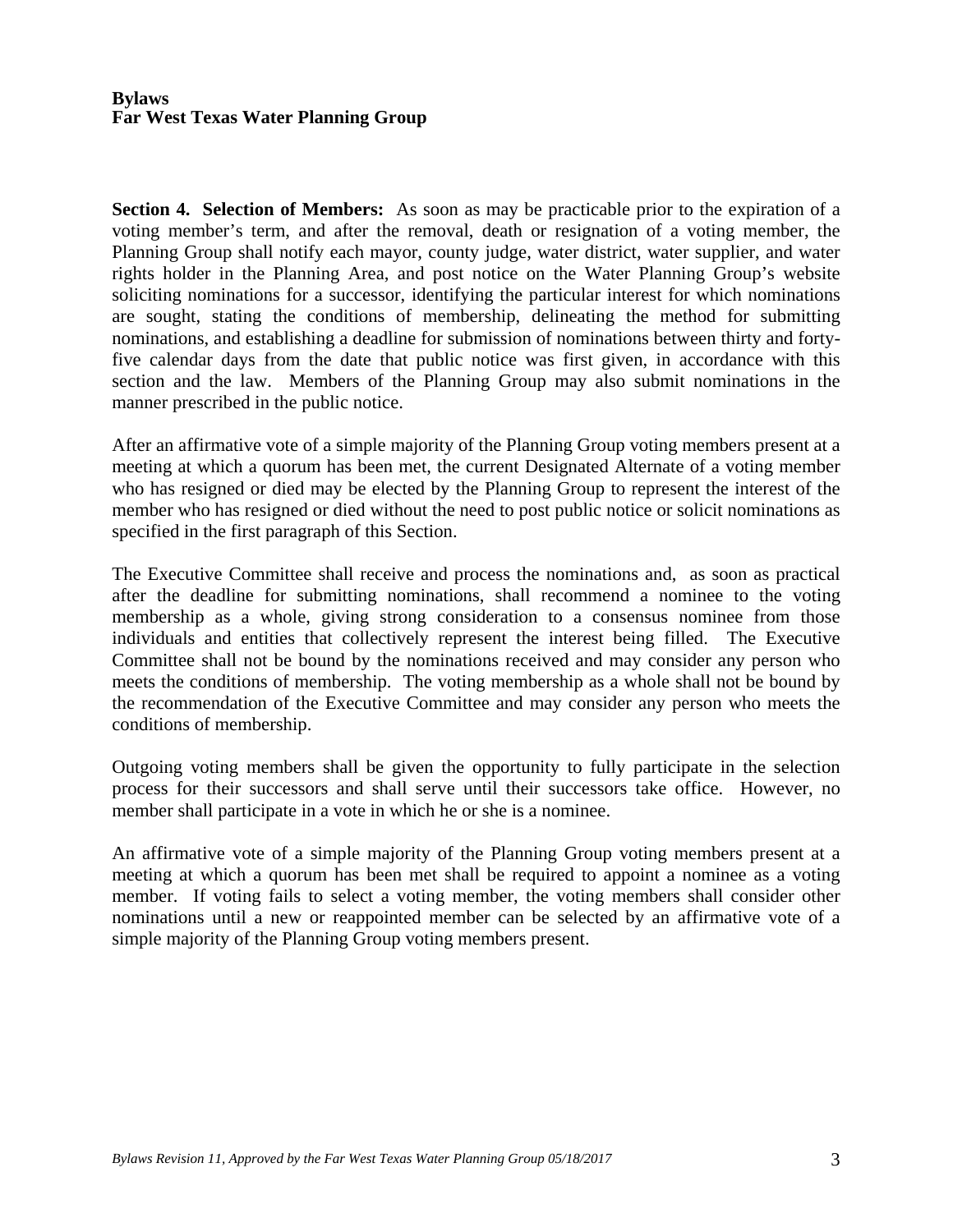### **Section 5. Non-voting Members:**

(A) The Planning Group shall include as required non-voting members, who shall receive meeting notifications and information in the same manner as voting members:

- (1) A staff member of the TWDB designated by its Executive Administrator,
- (2) A staff member of the Texas Parks and Wildlife Department designated by its Executive Director,
- (3) One member each from any Regional Water Planning Area adjacent to the Planning Area to serve as a liaison,
- (4) One person to represent those entities not located in the Planning Area that (a) hold surface water rights to at least 1,000 acre-feet per year in the Planning Area, (b) supply at least 1,000 acre-feet of water per year to entities located within the Planning Area, or (c) receive at least 1,000 acre-feet of water per year from the Planning Area ("the water user/supplier member").
- (5) A staff member of the Texas Department of Agriculture designated by its Commissioner.

(B) The Planning Group, at its discretion, may include as non-voting members:

- (1) A representative of Mexico,
- (2) A representative of New Mexico,
- (3) A representative of the International Boundary and Water Commission,
- (4) A representative of the Bureau of Reclamation,
- (5) A representative of the Texas Commission on Environmental Quality and the Texas General Land Office,
- (6) A staff member of the Texas State Soil and Water Conservation Board designated by its Executive Director.
- (7) Other parties as determined necessary and advisable.

An affirmative vote of a simple majority of the Planning Group voting members present at a meeting at which a quorum has been met shall be required to appoint a nominee as a water user/supplier member. If voting fails to select a member, the voting members shall consider other nominations until a water user/supplier member can be selected by an affirmative vote of a simple majority of the Planning Group voting members present. Once selected, a water user/supplier member shall have no term of office and shall serve until removed by the voting members, with or without cause, by the agreement of not less than a simple majority of the voting membership.

Non-voting members chosen pursuant to this subsection shall be selected and removed in the same manner as provided above for the selection and removal of a water user/supplier member.

**Section 6. Designated Alternates:** Each voting and non-voting member shall designate an alternate to represent him or her when he or she is unable to attend a meeting or hearing. Each member must notify the Administrative Officer of the name of the member's Designated Alternate at least twenty-four hours prior to the first meeting or hearing at which the Designated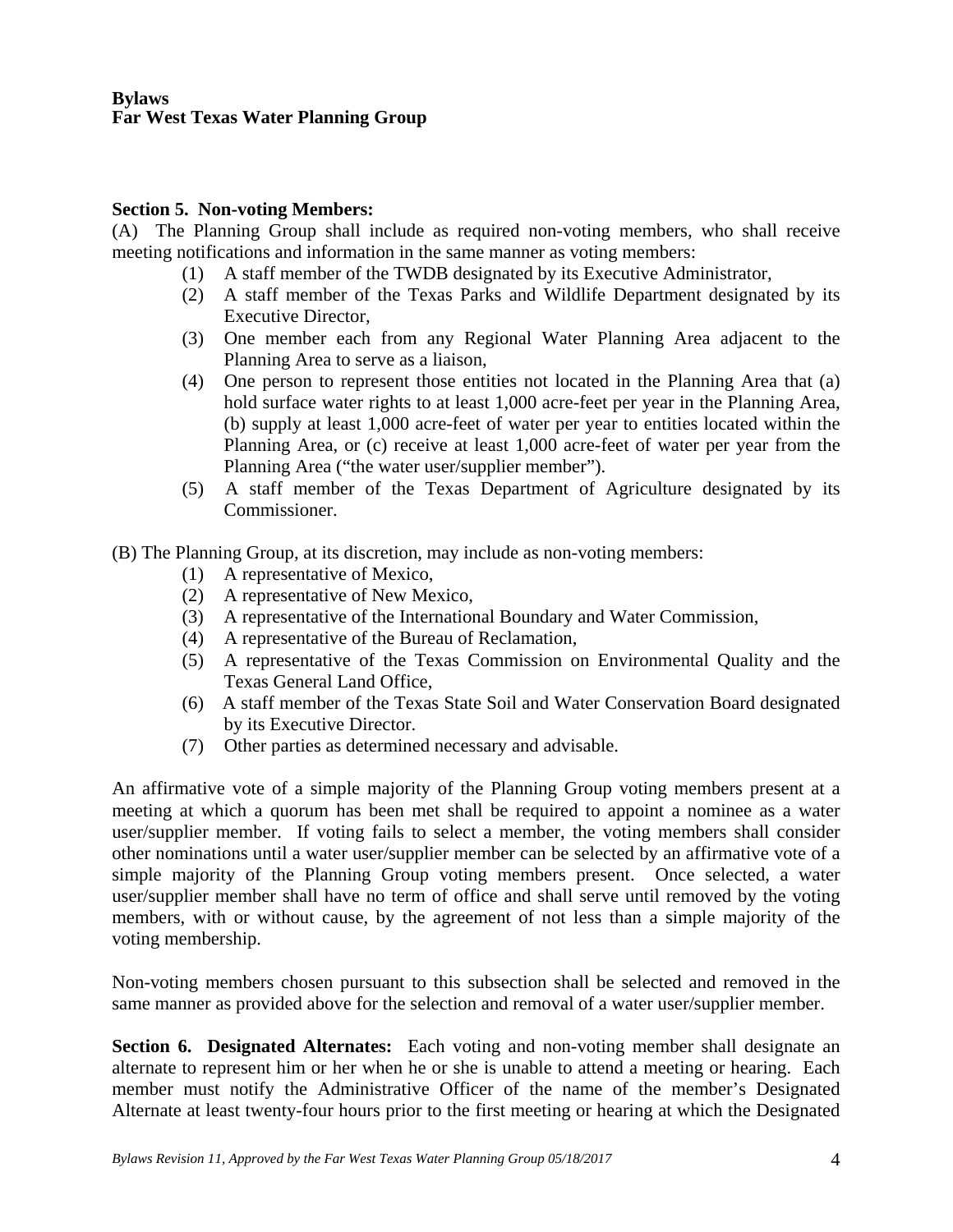Alternate will appear on behalf of the member. No additional notice is necessary until a change in the person assigned as Designated Alternate is requested.

The Designated Alternates shall enjoy the same voting privileges, and shall be bound by the same duties, terms, and conditions, as the member they represent, except as may be otherwise provided in these Bylaws. However, a Designated Alternate for a voting member who serves as an officer or member of the Executive Committee shall not be allowed to serve as an officer or voting member of the Executive Committee in the member's absence but may represent the member at a meeting of the Executive Committee. Participation of a designated alternate is counted as attendance.

**Section 7. Code of Conduct:** Members and Designated Alternates of the Planning Group shall ethically conduct the business of the Planning Group and shall avoid any form or appearance of a conflict of interest, real or apparent, by observing the following:

- (a) No member or Designated Alternate of the Planning Group shall:
	- (1) Solicit or accept gratuities, favors, or anything of monetary value from suppliers or potential suppliers of services, materials, or equipment, including subcontractors under recipient contracts; or
	- (2) Participate in the selection, award, or administration of procurement where the member or Designated Alternate has a financial or other substantive interest in the organization being considered for award. Such conflict may be due to any of the following having a financial or familial relationship with the organization:
		- (i) the member or Designated Alternate;
		- (ii) the member's or Designated Alternate's family;
		- (iii) the member's or Designated Alternate's business partner(s); or
		- (iv) a person or organization that employs, or is about to employ, any of the persons listed in the (i)-(iii) above.
	- (3) Participate in any deliberation, decision, or vote that would constitute a conflict of interest under federal, state or local law.
- (b) Potential conflicts of interest shall be clearly stated by the member or Designated Alternate prior to any deliberation or action on an agenda item with which the member or Designated Alternate may be in conflict. Where the potential conflict is restricted to a divisible portion of an agenda item, the Chair may divide the agenda item into parts, at the Chair's discretion, for deliberation and voting purposes. An abstention from participation in deliberations, decisions, or voting and the reasons therefore shall be noted in the minutes.
- (c) This Section 7 applies to all members, whether voting or non-voting, and Designated Alternates.

### **Section 8. Removal of Voting Members:**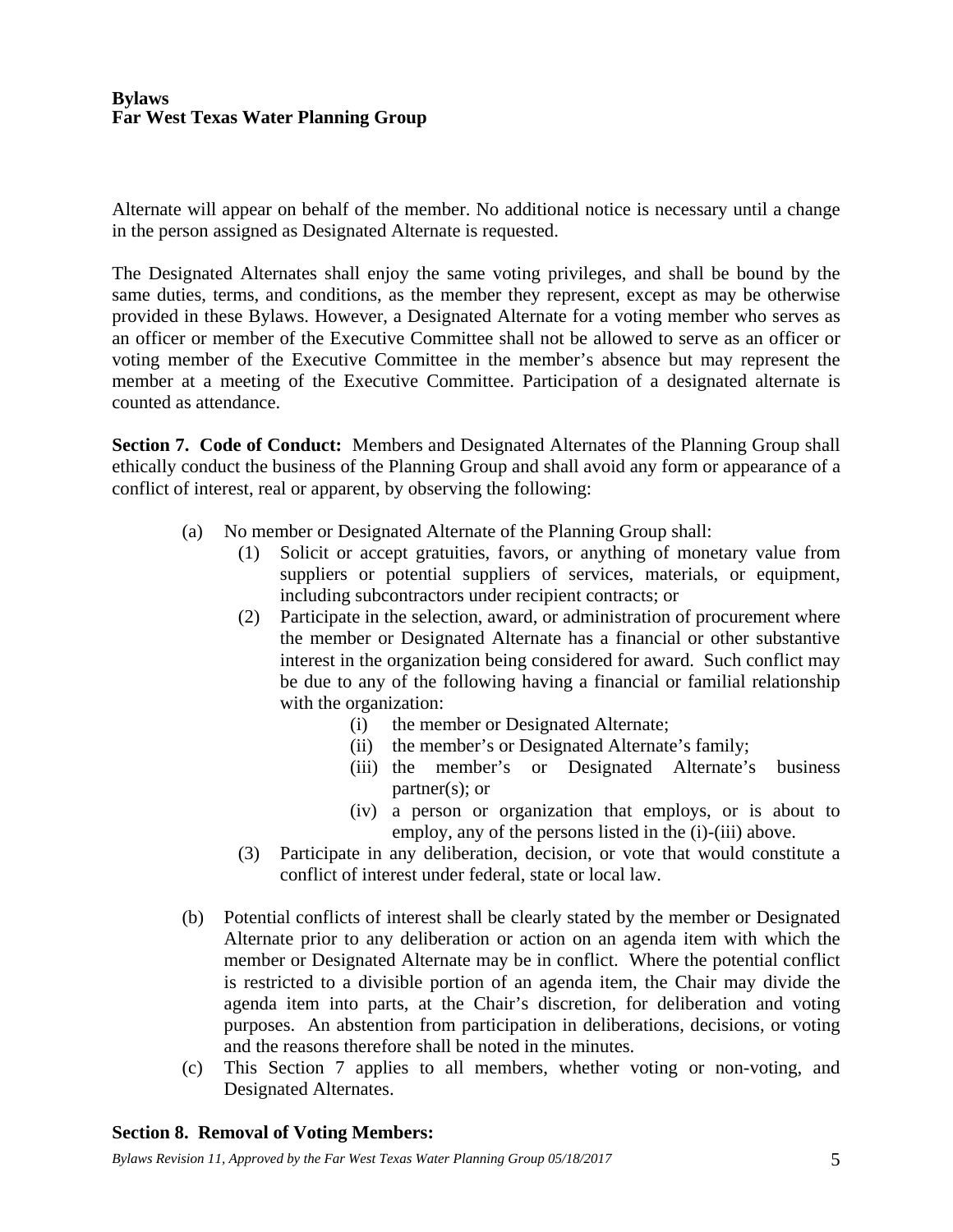**(a) Grounds for Removal of Voting Members:** The following shall constitute grounds for removal of a voting member:

- (1) failure to abide by the code of conduct provisions set forth under Section 7 of this Article;
- (2) change in status so that the member no longer represents the interest he or she was selected to represent;
- (3) falsifying documents;
- (4) any other serious violation of these Bylaws as may be determined by the voting members; or
- (5) the voting member's Designated Alternate engaging in any acts described in subdivisions  $(1)$ ,  $(3)$  or  $(4)$  of this subsection.
- **(b) Process for Removing Voting Members:** Voting members may be removed at any time for any of the grounds set forth in subsection (a) of this Section. Upon determining that grounds for removal may exist (or that events constituting grounds for removal have occurred), the Chair shall make a written request to that member for an explanation as to why he or she should not be removed from voting membership. The accused member shall make a written response to the Chair within five (5) days following receipt of the request for explanation. The Chair shall forward copies of the request and the response to the voting members. If the Chair continues to suspect that a ground for removal may exist, if the member fails to make a timely response to the Chair's request, or if a voting member requests its inclusion on the agenda after reviewing the written response from the accused member, the Chair shall place an item on the next meeting agenda calling for the removal of the member. At the meeting, the member subject to the possible removal action may present evidence of why he or she should not be removed. The voting members may remove the member by an affirmative vote of a simple majority of the Planning Group voting members present at a meeting at which a quorum has been met. The member subject to the removal action shall not participate in any way in the removal decision; nor shall his or her membership count as part of the total voting membership for purposes of calculating an affirmative simple majority vote.
- **(c) Loss of Membership for Non-Attendance:** A voting member who misses four or more consecutive meetings of the Planning Group in any calendar year shall be dropped from the voting membership of the Planning Group unless the Planning Group votes, by an affirmative vote of a simple majority of the Planning Group voting members present at a meeting at which a quorum has been met, that the member should be retained as a voting member because the absences were due to extraordinary or extenuating circumstances. Retaining the member shall be placed on the agenda for the next meeting of the Planning Group, after the non-attendance issue has been identified. Participation of a designated alternate is counted as attendance.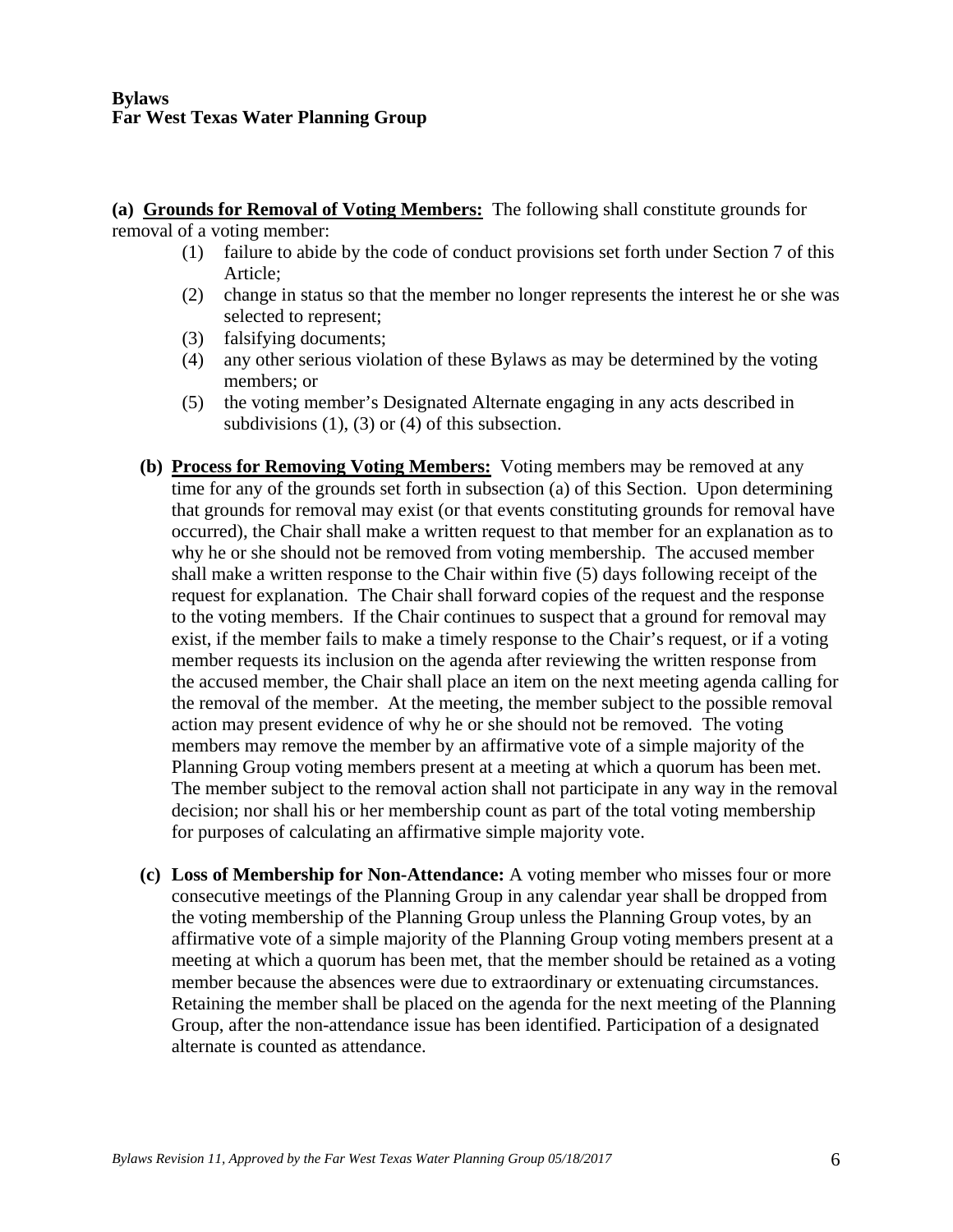# **ARTICLE V** *Officers and Executive Committee*

**Section 1. Election and Term:** At the first meeting of the Planning Group after the adoption of these Bylaws, and at the first meeting in each calendar year after that, and at the first meeting after any vacancy occurs in the officers or on the Executive Committee, the voting members of the Planning Group shall elect from the voting members a Chair, Vice-Chair, and Secretary (who shall be the officers of the Planning Group), as well as two at-large members of the Executive Committee, and two Alternates to the Executive Committee to serve as voting members of the Executive Committee in the absence of one of the regular members of the Executive Committee, all of whom shall serve one-year terms or until their successors take office. If an election is held because of a vacancy, only the vacant office shall be filled. Officers and Executive Committee members may be reelected to the same office and may be removed for any of the grounds listed in Section 8 of Article IV or for repeated failure to carry out the duties of the office. Officers shall be elected, and may be removed, by an affirmative vote of a simple majority of the Planning Group voting members present at a meeting at which a quorum has been met. Each officer shall serve until his or her successor takes office. Upon the completion of his/her term, the Chair shall automatically become the Immediate Past Chair. The Immediate Past Chair shall work with the Executive Committee as a non-voting member to provide continuity to the operation of the Planning Group.

**Section 2. Duties:** The Chair shall be the executive officer of the Planning Group to execute any instruments or documents authorized to be executed by the Planning Group and to preside at all meetings of the Planning Group. The Vice Chair shall assist the Chair in the discharge of his or her duties and, in the absence of the Chair, shall assume the Chair's duties. The Secretary shall be responsible for maintaining the minutes of all meetings of the Planning Group and the records and documents of the Planning Group and shall also ensure that notice of all meetings of the Planning Group is properly posted and given. In the absence of the Vice Chair, the Secretary shall assume the duties of the Vice Chair. All officers shall perform any other or additional tasks or duties the Planning Group may direct.

**Section 3. Executive Committee:** The Executive Committee shall be composed of five voting members of the Planning Group, including the Chair, Vice Chair, Secretary, and two at-large members. Two alternates to the Executive Committee shall also be elected by the Planning Group, and shall serve as voting members of the Executive Committee in the event of the absence of any of the five regular members, but shall not serve as an officer of the Executive Committee. The Immediate Past Chair serves as a non-voting advisory member. No two voting members representing the same interest (as defined in 31 TAC §357.4(a)) shall serve as regular members of the Executive Committee at the same time, but alternates may represent any interest regardless of whether or not that interest is already represented on the Executive Committee. The Executive Committee shall act only on administrative decisions expressly delegated by the Planning Group unless otherwise provided in these Bylaws or by law. All meetings of the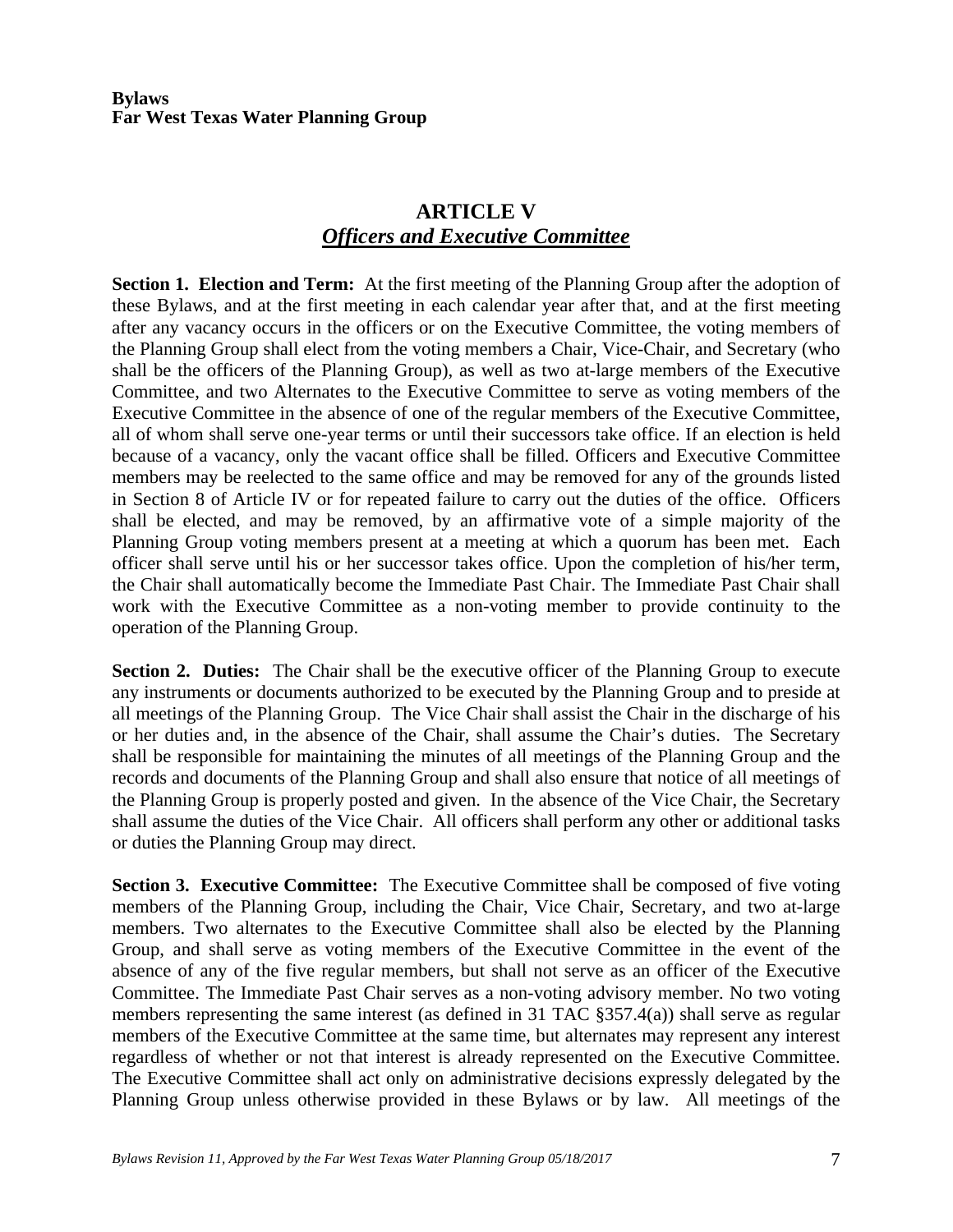Executive Committee shall comply with the provisions of Article VI of these Bylaws related to meetings of the Planning Group.

## **ARTICLE VI** *Meetings*

**Section 1. Open Meetings and Notice:** All meetings of the Planning Group, its committees and/or sub-groups shall be posted and open to the public in the manner of a governmental body under the Texas Open Meetings Act and as set forth in TWDB rules. All actions of the Planning Group shall be deliberated and undertaken in open meeting, unless otherwise authorized by the Texas Open Meetings Act. Meetings of the Planning Group, its committees and/or sub-groups also may be held by telephone or video conference call in accordance with Sections 551.125 and 555.126 of the Texas Government Code. The time and place of meetings shall be set to facilitate, to the greatest extent possible, the participation of the public in the regional water planning process. Copies of all materials presented or discussed shall be made available for public inspection prior to and following any meeting of the Planning Group.

**Section 2. Regular Meetings:** At least one regular meeting of the Planning Group shall be held annually. At the first meeting after the adoption of these Bylaws and the first meeting of each calendar year thereafter, the Planning Group shall establish and adopt a regular meeting schedule for the ensuing year. The Secretary shall ensure that an advance notice and an agenda for regular meetings will be provided to the full membership of the Planning Group at least ten calendar days in advance by first-class U.S. Mail, facsimile, or electronic mail. Supporting information and member-requested materials shall be distributed to the full membership with the notice and agenda or at the meeting, as deemed appropriate by the Chair.

**Section 3. Called (Special) Meetings:** The Chair or a majority of the voting members of the Planning Group may call special meetings of the Planning Group. The Secretary shall ensure that advance notice and an agenda for the called meeting is provided to the full membership of the Planning Group at least five calendar days in advance by first-class U.S. Mail, facsimile, or electronic mail. Supporting information and member-requested materials shall be distributed to the full membership with the notice and agenda or at the meeting, as deemed appropriate by the Chair.

**Section 4. Agenda:** The Secretary of the Planning Group shall ensure that an agenda is prepared and distributed for all meetings, in accordance with Sections 2 and 3 of this Article. Items shall be placed on the agenda at the request of the Chair or at the request of at least three voting members of the Planning Group. Consideration for approval of the previous meeting's minutes shall always be among the first items on the agenda. Copies of the agenda and all supporting material shall be made available for public inspection prior to and following any meeting of the Planning Group.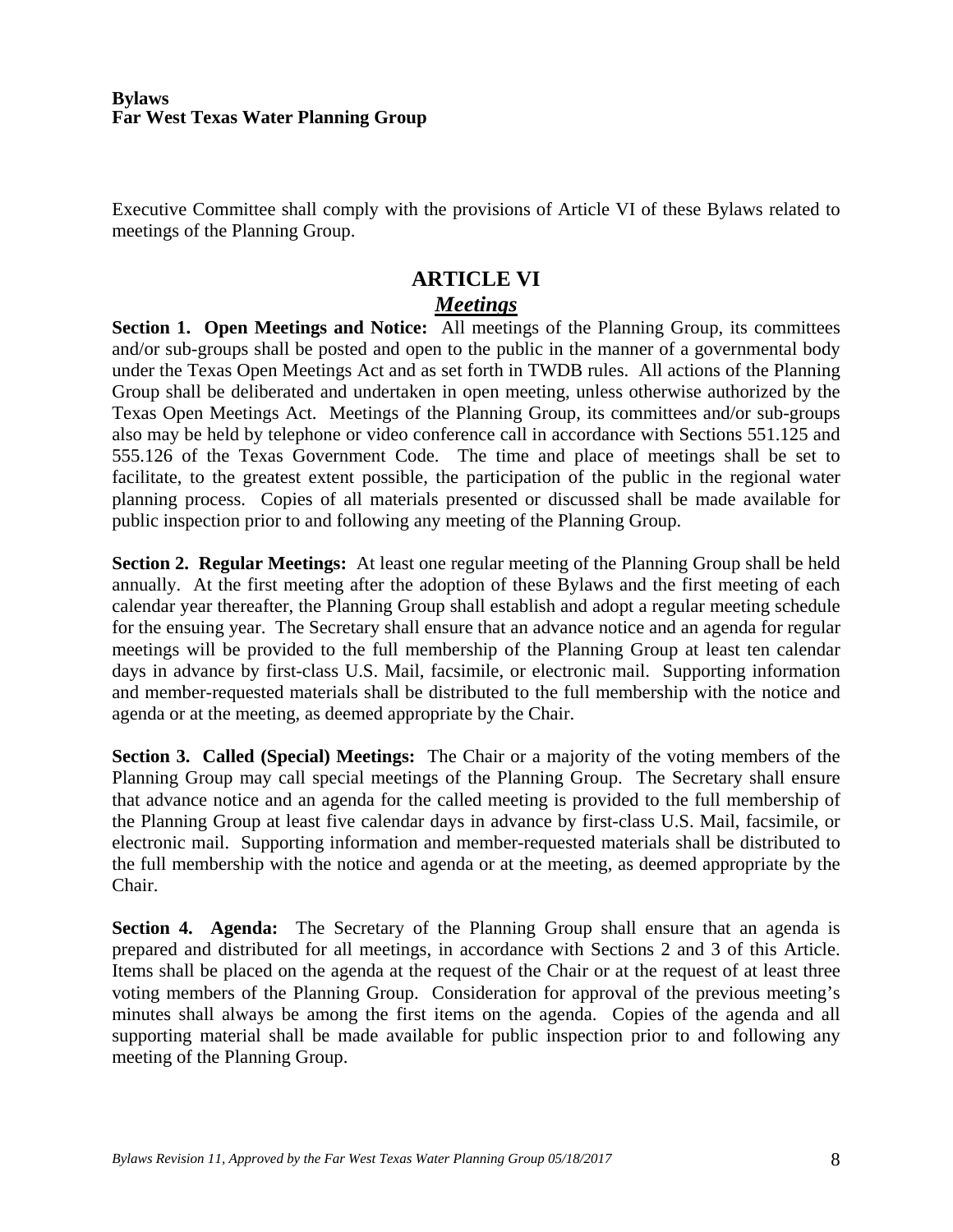**Section 5. Quorum:** A quorum of the Planning Group shall be one-half of the voting members or their Designated Alternates, excluding vacancies. At least a quorum shall be necessary to conduct any business of the Planning Group.

**Section 6. Applicability of Robert's Rules of Order:** Except as otherwise provided in these Bylaws, meetings of the Planning Group shall be conducted under the provisions of *Robert's Rules of Order*. However, failure to follow *Robert's Rules of Order* because of an incorrect ruling by the Chair, made in good faith, shall not constitute grounds for appeal of or objection to an action of the Planning Group.

**Section 7. Public Hearings/Meetings Required By Law:** The Planning Group shall post notice and conduct public hearings and public meetings that are specifically required by statute and/or TWDB rule, including those set forth for preplanning, draft regional water plan presentation, adoption of amendments to the regional water plan, and final regional water plan adoption in accordance with the requirements of the relevant state law and/or TWDB rules. Notification requirements may be different than those specified in Section 1 of this Article and are specifically delineated in Texas Water Code § 16.053 and/or 31 TAC § 357.12.

**Section 8. Minutes:** The Secretary shall ensure that minutes of all meetings of the Planning Group are prepared. The minutes shall:

- (1) state the subject of each deliberation;
- (2) indicate each vote, order, decision, or other action taken;
- (3) indicate those members in attendance, noting the presence of a quorum, and noting the presence of those members of the public who participate in the course of the meeting;
- (4) represent an accurate summary of the meeting's record, and
- (5) state any other information required by these Bylaws to be included in the minutes.

The Secretary shall ensure that true copies of the minutes are provided to the full membership as soon as possible following the meeting, but no later than ten calendar days prior to the next regular meeting of the Planning Group.

## **ARTICLE VII**  *Voting*

**Section 1. General:** Unless the method for making a particular decision is prescribed by law or in these Bylaws (including any amendments), all decisions and actions of the Planning Group and of its committees and subgroups, if any, shall be in accordance with this Article. All votes shall be cast in person by a member (or by his Designated Alternate), and no proxies shall be allowed.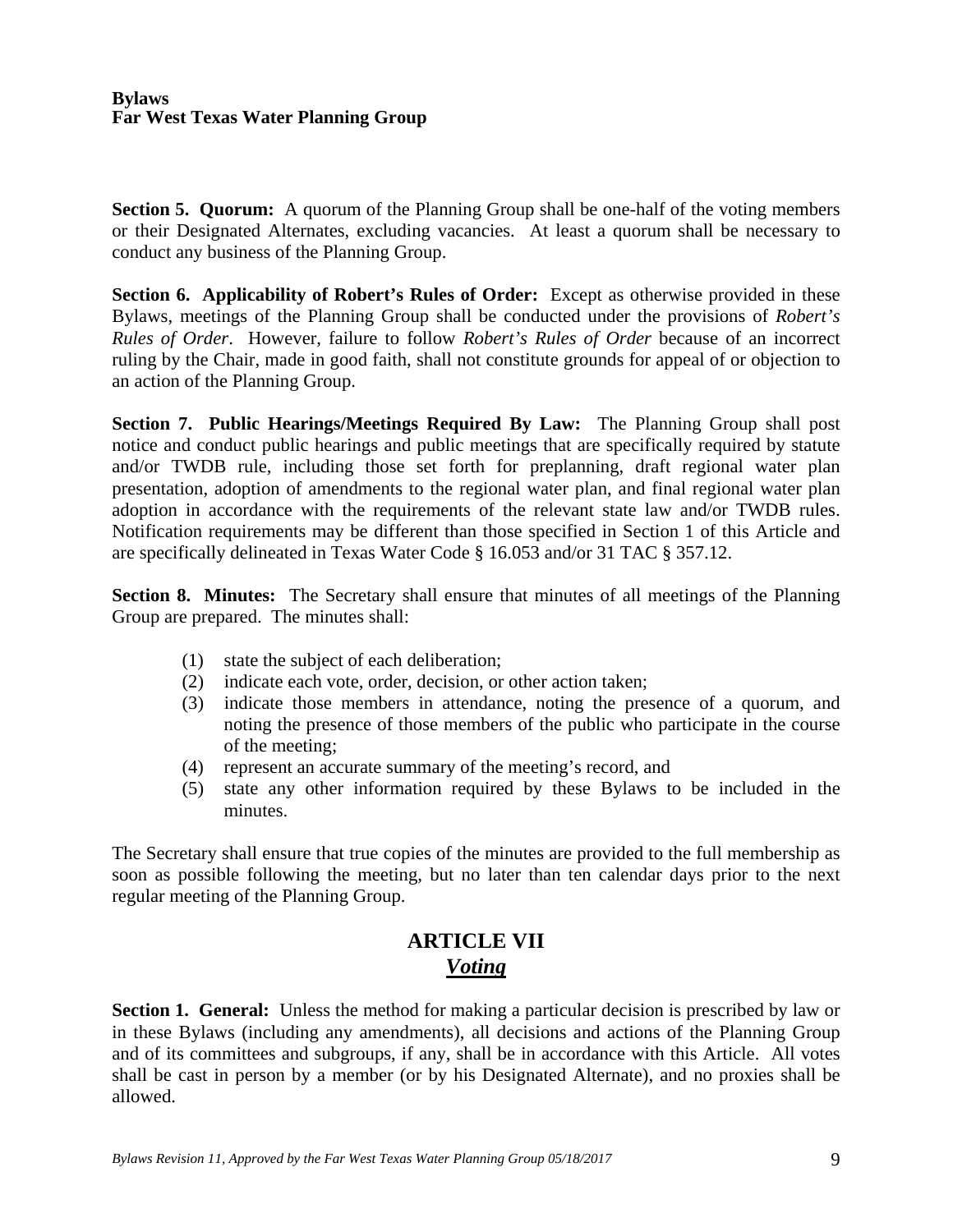**Section 2. Consensus:** The goal of the Planning Group is that all actions and decisions of the Planning Group shall be by consensus. "Consensus" is an agreement built by identifying, exploring, and satisfying, to the greatest extent possible, all members' interests and concerns. A consensus is reached when all voting members agree that their interests and concerns have been taken into consideration and addressed in a manner satisfactory to each member so that all members can support the decision of the group. The process of building consensus involves the development of alternatives and trade-offs and the assessment of the impact of those alternatives. Consensus does not require unanimity, and consensus can never result from coercion.

**Section 3. Failure to Reach Consensus:** If, after good faith negotiations, the voting members are unable to reach consensus on an issue, the Chair shall entertain a motion to put the issue to a vote. If the issue before the Planning Group is the adoption of the regional water plan or any amendment to it, passage of the motion shall require an affirmative vote of a simple majority of the Planning Group voting members present at a meeting at which a quorum has been met. If there is a vacancy in one or more interests that the Planning Group has agreed should be represented, and if the vote is for adoption of the regional water plan or any amendment to it or for the adoption of any amendment to these Bylaws, the vacancy shall be filled before the vote is taken. If the issue before the Planning Group is any other issue, passage of the motion shall require an affirmative vote of a simple majority of the Planning Group voting members present at a meeting at which a quorum has been met, unless otherwise required by these Bylaws.

**Section 4. Dispute Resolution After Failed Votes:** If the Planning Group fails to act on an issue because (1) no consensus was reached and (2) the requirements of Section 3 of this Article prevented a motion from passing, and if action on the issue must be taken, in the judgment of a majority of the total voting membership of the Planning Group, affirmative vote of a simple majority of the Planning Group voting members present at a meeting at which a quorum has been met may agree on a procedure for alternative dispute resolution, including the appointment of third-party mediators or arbitrators. If the issue is resolved by the alternative dispute resolution process agreed upon, the issue shall be reconsidered by the Planning Group as provided by Sections 2 and 3 of this Article. If a resolution of the issue again fails, it will be abandoned unless action is required by law. If action is required by law, the issue will be submitted to a different alternative dispute resolution process, as may be agreed to by affirmative vote of a simple majority of the Planning Group voting members present at a meeting at which a quorum has been met. The procedures of this Section will be repeated until the issue that is required by law to be acted upon is resolved.

## **ARTICLE VIII**  *Books and Records*

**Section 1. Required Documents and Retainment:** Records of the Planning Group shall be kept at the Principal Administrative Office of the Planning Group for a period of at least five years, including: a current membership list with addresses, affiliations, and phone numbers, if not unlisted; the current roster of officers; a copy of the written record of designation of the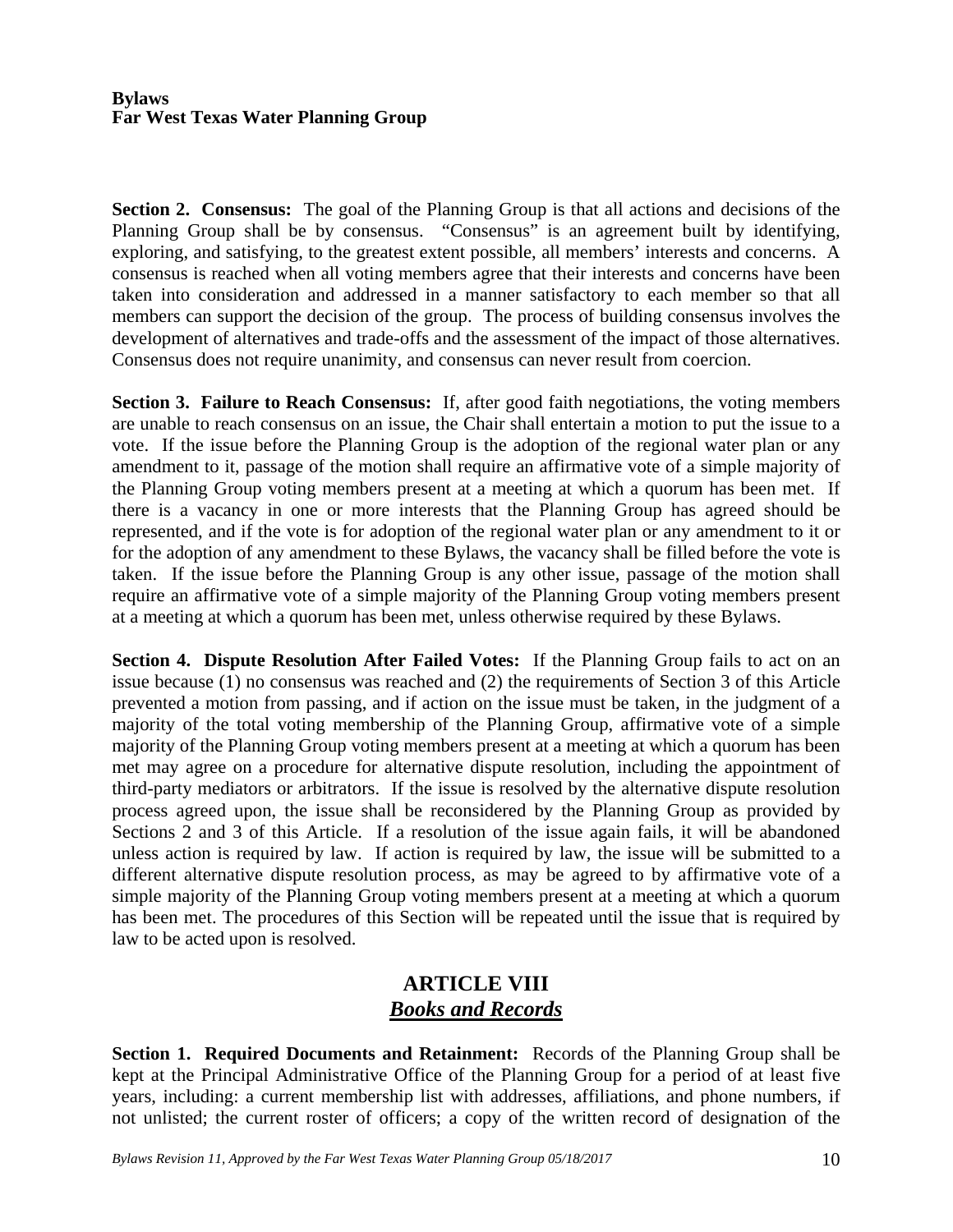political subdivision(s) as representative(s) of the Planning Group; minutes; agendas; notices; contracts, subcontracts, annual financial statements, and any and all financial records and supporting information; Bylaws; records of public hearings; correspondence; memoranda; phone logs; committee or subgroup recommendations or findings; draft and final plans; studies; data of any sort; computer records or models; executive summaries; other work products; and any other pertinent information of a public nature.

**Section 2. Inspection and Copying:** Records of the Planning Group shall be available for inspection and copying at the Principal Administrative Office of the Planning Group during normal business hours. Procedures and fees for copying and inspection shall be the same as those used by the political subdivision housing the Principal Administrative Office of the Planning Group for inspection and copying of its own public records.

**Section 3. Availability of Reports:** All reports, planning documents, and work products resulting from projects funded by the TWDB shall be made available to the TWDB, the Texas Parks and Wildlife Department, and the Texas Commission on Environmental Quality or their successor agencies. At least one copy of the approved regional water plan shall be placed in the county clerk's office for each affected county and in at least one public library of each county having land within the Planning Area, in accordance with state law.

# **ARTICLE IX**  *Committees*

The voting members of the Planning Group shall make all decisions required of regional water planning groups, and none of those decisions may be delegated. However, the Planning Group may engage contractors and may appoint committees to advise the Planning Group and to help in the decision-making process. Any committees shall consist of voting and non-voting members only, but the committees may consult with experts and advisors. All committees shall conduct their meetings as these Bylaws require for the Planning Group.

# **ARTICLE X**  *Reimbursement of Expenses*

Members of the Planning Group will not be compensated for their services on the Planning Group, and their actual expenses may be reimbursed as allowed by law and in accordance with procedures that may be adopted by the Planning Group from time to time.

## **ARTICLE XI**  *Cost Allocation*